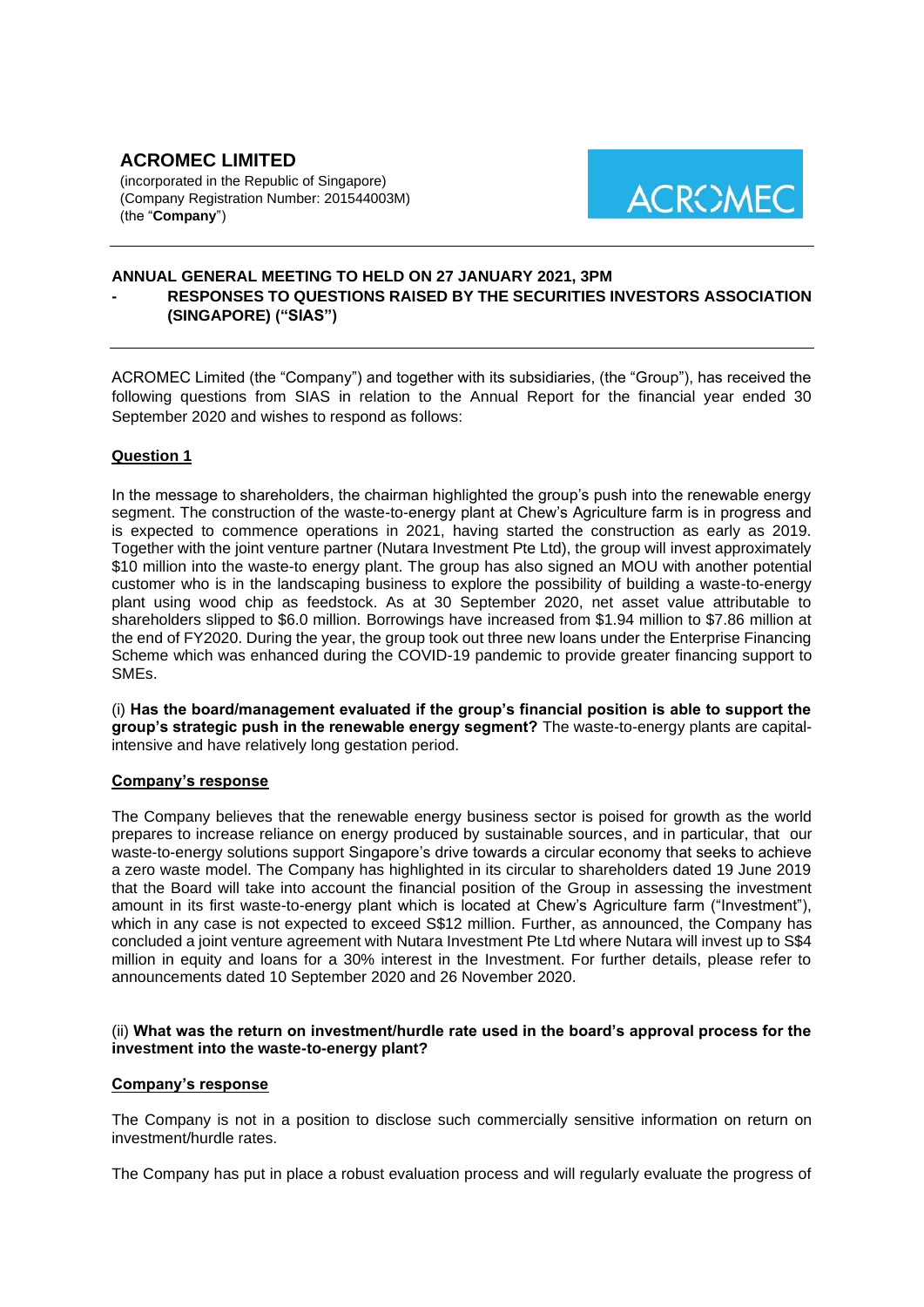the project. We will also work closely with our valued partner, Green Energy Resources Sdn Bhd, who has been in the waste-to-energy space for more than twenty years.

### (iii) **As part of the group's long-term strategy, what is the envisaged/targeted contribution to the top- and bottom-lines from this new operating segment?**

### **Company's response**

The Company is not in a position to disclose such commercially sensitive information. The Group however expects this new renewable energy segment to add stability to our revenue and income streams.

#### (iv) **What progress has been made by the group to secure sustainability-linked loans or "Green loans"?**

#### **Company's response**

The Group is currently in the process of seeking re-financing from financial institutions on its waste-toenergy project at Chew's Agriculture farm. Further details will be announced when there are developments.

(v) **In particular, for the waste-to-energy plant at Chew's Agriculture farm, what is the expected role/contribution of its joint venture partner (Nutara) other than being a co-investor? Does Nutara have a track record in constructing and managing renewable energy/waste-to-energy plants?**

### **Company's response**

Besides being an investor in the project, Nutara Investment Pte Ltd has other investments in companies that possess the relevant track record in providing turnkey solutions to its customers in the field of process plants and facilities, environmental technology systems as well as composite process equipment. This track record, among others in waste-to-energy, will provide the competitive advantage in the renewable energy space where they can share their expertise to optimize the plant's operational efficiency.

Since the company was listed in 2016, it has reported three years of losses that ranged from \$(1.52) million to \$(4.55) million in the past 4 financial years. Shareholders' equity has shrunk from \$10.8 million as at 30 September 2016 to \$5.99 million even as the company raised an additional \$3.7 million in FY2018. The track record of the group is shown in the financial highlights (page 22) and reproduced below.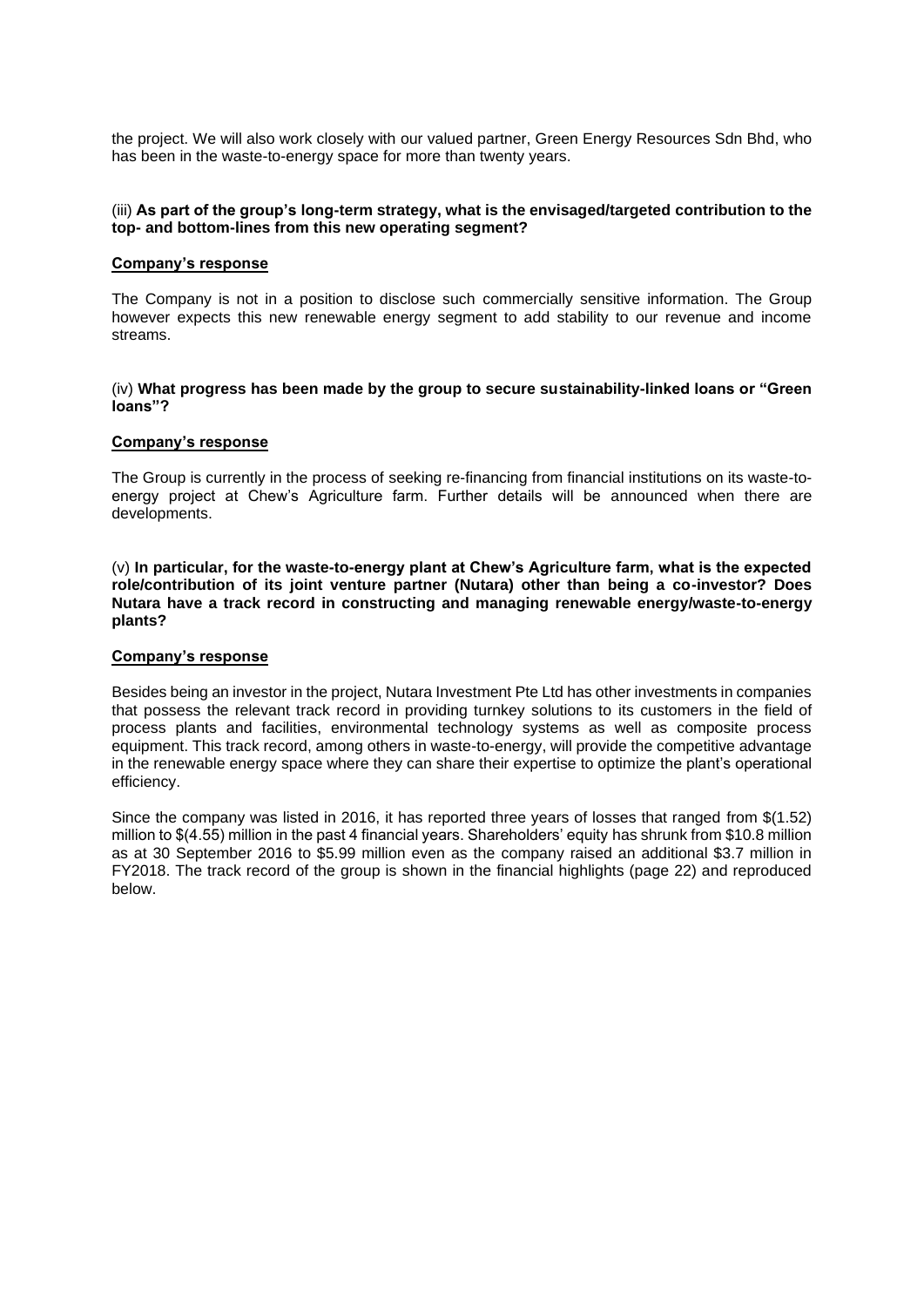

(Source: company annual report)

(vi) **What are the operational and financial milestones management needs to achieve to return the group to profitability?**

### **Company's response**

The Group's revenue was impacted during the financial year ended 30 September 2020 where revenue plummeted 28% on the back of lower business activities due to the COVID-19 pandemic. The Group is working hard to return to pre-pandemic business activities levels. It is also working in tandem to manage its operating and administration cost. As and when there are new material contract wins, which will strengthen our order book, the Group will make the necessary announcements.

The commencement and stable operation of the waste-to-energy plant is also an important factor. The commercialisation of carbon credits trading will be an added advantage to the Group as the Group is in process of registering for Clean Development Mechanism (CDM) which allows emission reduction projects like the Group's to earn certified emission reduction (CER) or carbon credits where it will be able to trade these CERs.

### **Question 2**

Would the board/management provide shareholders with greater clarity on the group's core engineering, procurement, and construction ("EPC") and maintenance segments?

(i) **Profit margin:** While the COVID-19 pandemic has served as a catalyst to drive more investment into healthcare infrastructure, it has disrupted the supply chain and raised manpower costs. **What changes has the group made in its tendering process to factor in higher manpower costs and possibly longer delivery deadlines (as a result of manpower shortages and lower productivity due to safe distancing measures)?**

### **Company's response**

We have commenced with adjusting preliminaries in our project tenders to capture the expected increase of manpower costs. At the same time, we continually manage the performance and costs of our approved vendors.

(ii) **Opportunities: What are some of the major EPC opportunities in Singapore in the next 18-24 months? What is the group's competitive advantage that would allow it to win EPC contracts?**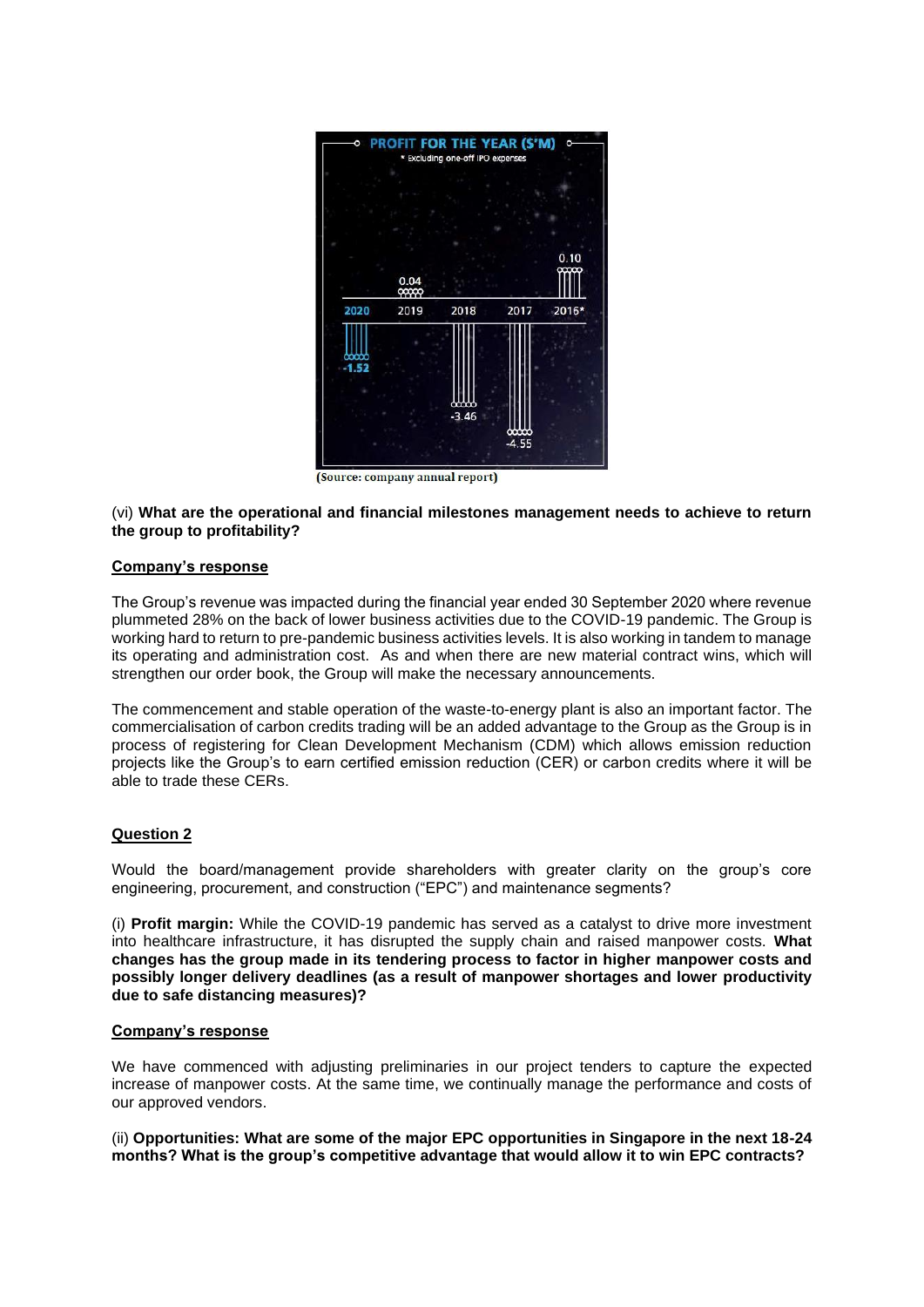### **Company's response**

Singapore would be keen to reinforce its status as a safe investment location for large corporations, continued leadership in research and development as well as healthcare services. We believe that we are well positioned, having the requisite established track record, to undertake key Facilities EPC contracts to support both local and MNC clients.

## (iii) **Indonesia: Can management elaborate further on the group's scale, business model, prospects and opportunities in Indonesia?**

## **Company's response**

The Group's Indonesia subsidiary is in the business of distribution of laboratory furniture and accessories. The subsidiary has built an equipped local team, supported by good guidance and training from our Singapore team. Our Indonesia subsidiary has completed and successfully delivered a few projects since incorporation in year 2018. The Team is kept lean during COVID-19 pandemic and they continue to work on smaller scale critical facilities, at the same time waiting for opportunities which is expected post COVID-19 recovery.

### (iv) **Maintenance: How does the group acquire new customers in the maintenance segment?**

## **Company's response**

The Group's maintenance business is a derived business from its EPC business. Barring unforeseen circumstances, it is expected to grow as the EPC business continues its expansion and growth. The Group is focused on making further inroads in the commercial and industrial building maintenance space following its recent increase of its 60% interest in Golden Harvest Engineering Pte Ltd to 90%.

(v) **Investment property:** An investment property at 1 West Coast Drive was acquired by the group when it acquired Golden Harvest Engineering. It seems that the group has not been able to rent out the unit at NEWest since FY2017.

(Note 13 – Investment property; page 105). **Can management clarify its plans for the investment property? What is the meaning of the expiry date of "September 2034" for its investment property (page 3 of the annual report)?**

### **Company's response**

The Group is still making effort to rent out the investment property to-date. Further updates will be made when the property is rented out. The Group is also exploring the disposal of the investment property, should such opportunity arises. The expiry date shown in the annual report reflects the end of the property's lease period.

# **Question 3**

As disclosed in Note 1 (page 65 – General) and Note 20 (page 113 – Bank loans), the group breached a financial covenant relating to a subsidiary's leverage ratio on a bank loan amounting to \$2,500,000 during the year. It further stated that the group has yet to apply for a waiver for the breach on this affected loan.

The breach relates to the group's unsecured loan (Loan D) that was drawn under the Enterprise Financing Scheme. The loan matures 5 years from the date of draw down and has an interest servicing period for the first 12 months from draw down date.

### (i) **Would management help shareholders understand the reasons for the breach? How did the subsidiary breach its financial covenant so soon after the draw down?**

### **Company's response**

This relates to a breach of financial covenants relating to a subsidiary's leverage ratio as a result of the